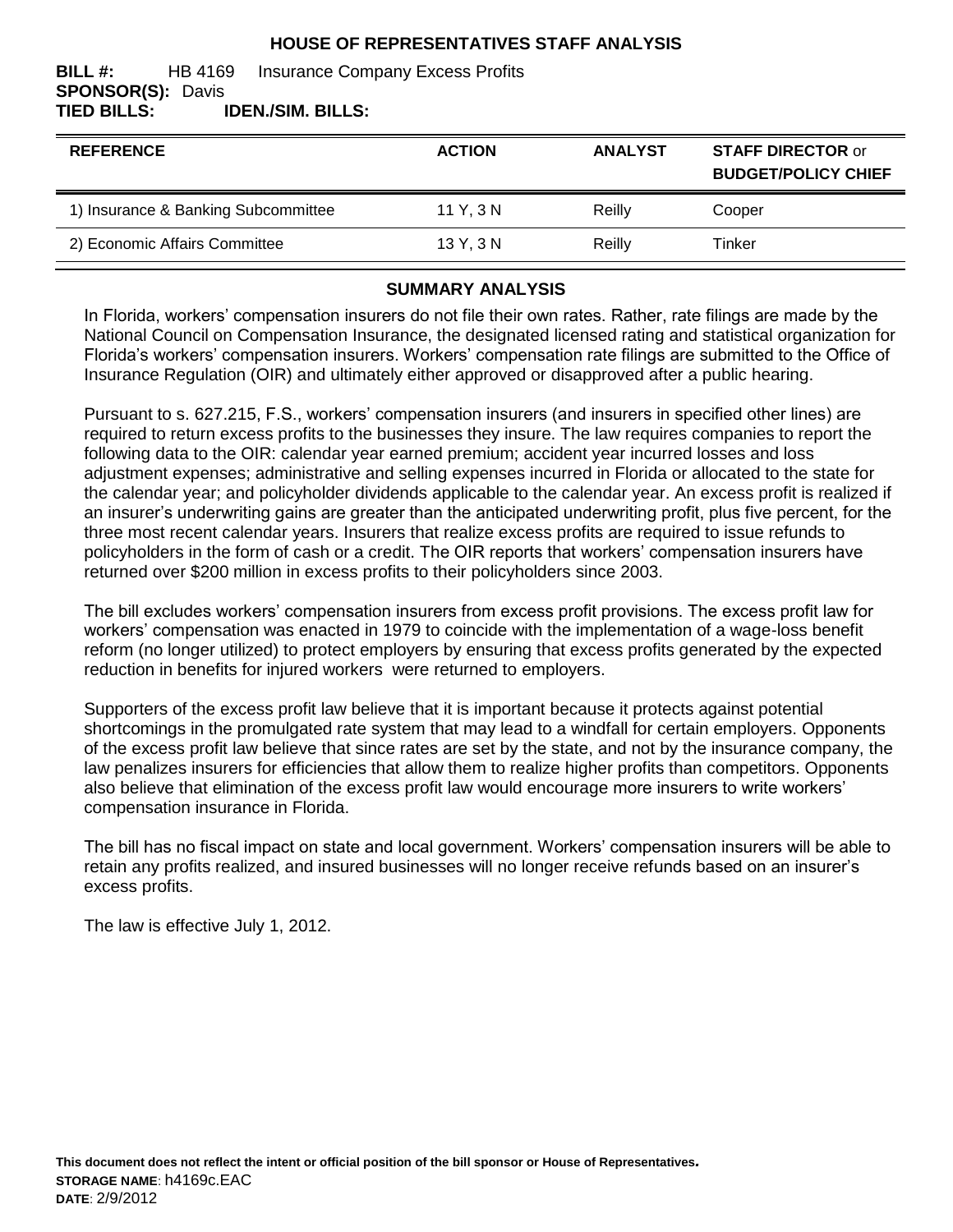### **FULL ANALYSIS**

# **I. SUBSTANTIVE ANALYSIS**

### A. EFFECT OF PROPOSED CHANGES:

### **Background**

### **Workers' Compensation Premiums in Florida**

In Florida, workers' compensation insurers do not file their own rates. Rather, rate filings are made by the National Council on Compensation Insurance, the designated licensed rating and statistical organization for Florida's workers' compensation insurers. Workers' compensation rate filings are submitted to the Office of Insurance Regulation (OIR) and ultimately either approved or disapproved after a public hearing.

### **Excess Profits Law**

Pursuant to s. 627.215, F.S., workers' compensation insurers (and insurers in specified other lines) are required to return "excess profits" to the businesses they insure. The law requires companies to report the following data to the OIR: calendar year earned premium; accident year incurred losses and loss adjustment expenses; administrative and selling expenses incurred in Florida or allocated to the state for the calendar year; and policyholder dividends applicable to the calendar year. An excess profit is realized if an insurer's underwriting gains are greater than the anticipated underwriting profit, plus five percent, for the three most recent calendar years. Insurers that realize excess profits are required to issue refunds to policyholders in the form of cash or a credit. The OIR reports that workers' compensation insurers have returned over \$200 million in excess profits to their policyholders since  $2003.<sup>1</sup>$ 

The excess profit law for workers' compensation was enacted in 1979 to coincide with the implementation of a wage-loss benefit reform (no longer utilized) to protect employers by ensuring that excess profits generated by the expected reduction in benefits for injured workers' were returned to employers.

### **Effect of the Bill**

The bill excludes workers' compensation insurers from excess profit provisions.

#### B. SECTION DIRECTORY:

**Section 1.** Amends s. 627.215, F.S., to exclude workers' compensation from excess profit provisions.

**Section 2.** Amends s. 628.6017, F.S., to provide a conforming change.

**Section 3.** Provides an effective date of July 1, 2012.

# **II. FISCAL ANALYSIS & ECONOMIC IMPACT STATEMENT**

- A. FISCAL IMPACT ON STATE GOVERNMENT:
	- 1. Revenues:

None.

 $\overline{a}$ 

2. Expenditures: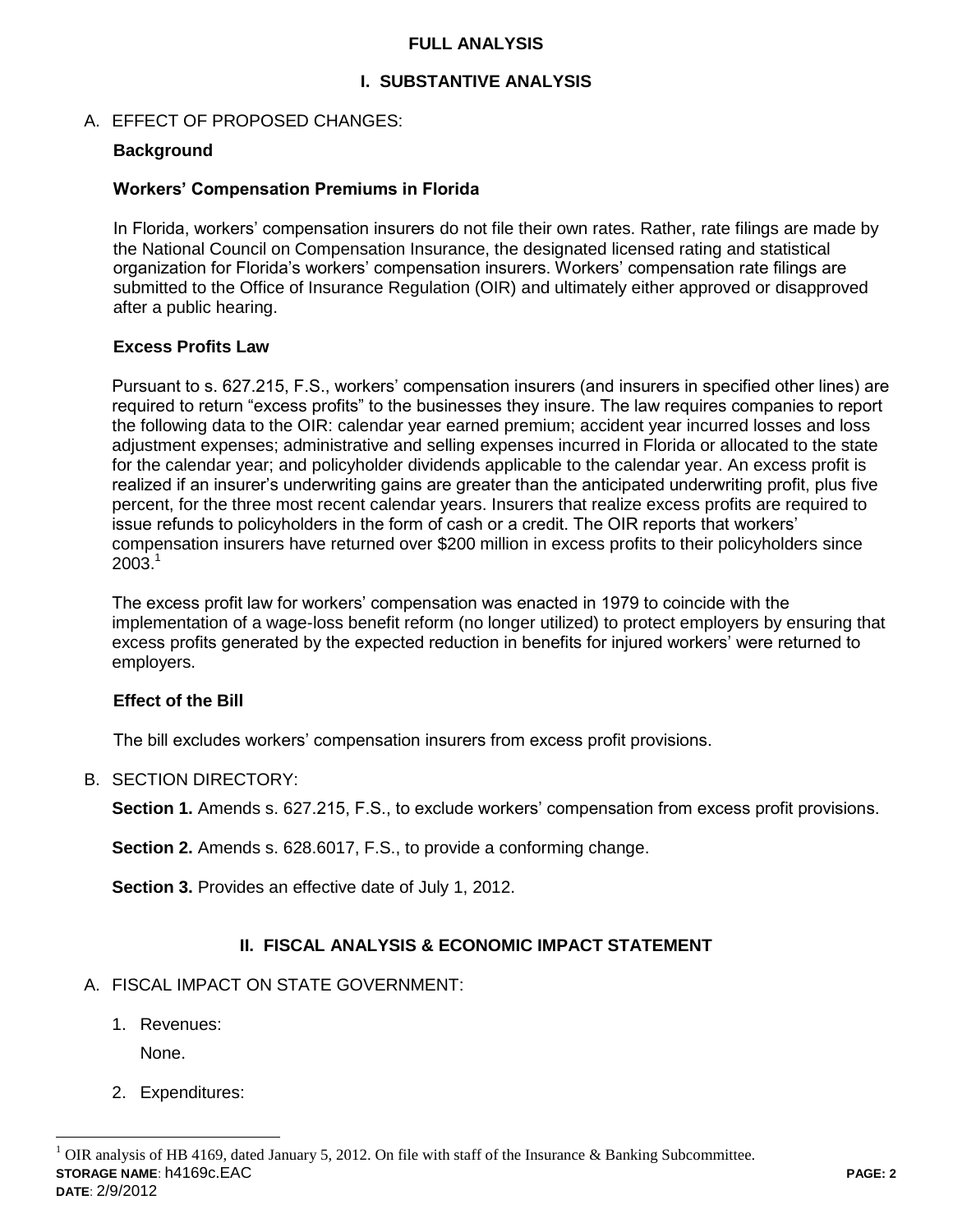None.

# B. FISCAL IMPACT ON LOCAL GOVERNMENTS:

1. Revenues:

None.

2. Expenditures:

None.

C. DIRECT ECONOMIC IMPACT ON PRIVATE SECTOR:

Insurers that most effectively manage their risks will be able to retain additional profits realized from their efforts. Additional workers' compensation insurers will likely consider writing business in the state as the limitation on excess profits is removed.

Businesses will no longer be entitled to refunds that resulted from an insurer's excess profits.

D. FISCAL COMMENTS:

Insurers will be able to retain higher profits that otherwise would have been returned to employers.

# **III. COMMENTS**

# A. CONSTITUTIONAL ISSUES:

1. Applicability of Municipality/County Mandates Provision:

Not applicable. This bill does not appear to: require counties or municipalities to spend funds or take an action requiring the expenditure of funds; reduce the authority that counties or municipalities have to raise revenues in the aggregate; or, reduce the percentage of a state tax shared with counties or municipalities.

2. Other:

None.

B. RULE-MAKING AUTHORITY:

None.

# C. DRAFTING ISSUES OR OTHER COMMENTS:

To eliminate uncertainty and avoid litigation, it may be useful to include language that excess profits for workers' compensation and employers liability is eliminated for any years that are required to be filed on July 1, 2012 and subsequently, but that excess profits for prior years are not affected by the bill.

Supporters of the excess profit law believe that it is important because it protects against potential shortcomings in the promulgated rate system that may lead to a windfall for certain employers. Opponents believe that since rates are set by the state, and not by the insurance company, the law penalizes insurers for efficiencies that allow them to realize higher profits than competitors. Opponents also believe that elimination of the excess profit law would encourage more insurers to write workers' compensation insurance in Florida.